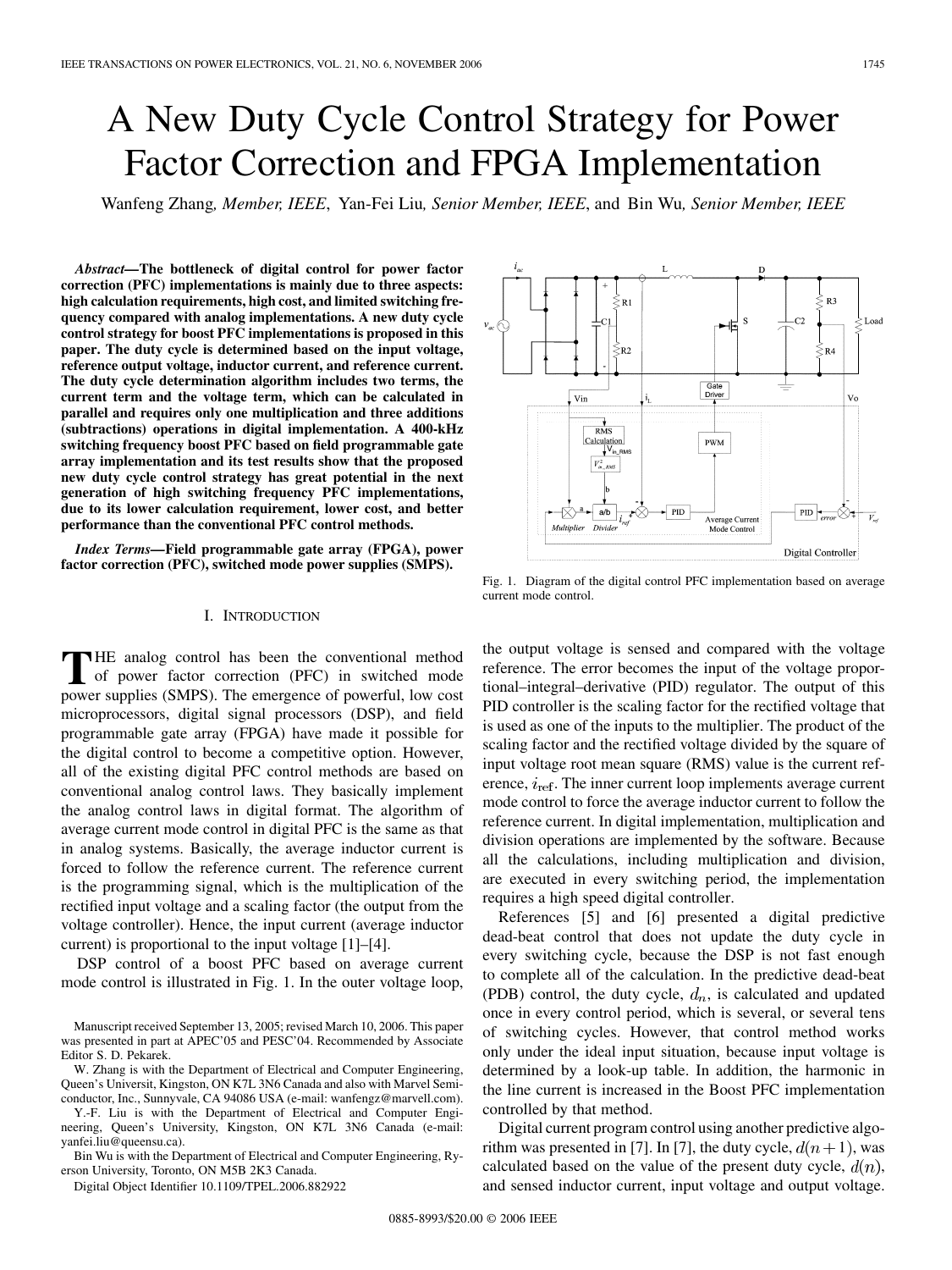The problem is that, the duty cycle calculation requires the duty cycle value in the previous switching cycle. Therefore, if there is an error in the calculation value of  $d(n)$ , this error will affect the calculation value of  $d(n + 1)$ .

Digital charge control is presented to implement PFC based on a FPGA combined with an analog to digital converter (ADC)[8], [9]. The switch turns "on," at the beginning of every switching period, and "off," when the mean value of input current reaches the reference value. The mean value of input current is the sum of the input current samples divided by the number of samples in one switching cycle. The switching frequency is 50 KHz. A very fast 12-b ADC (HI5805) is required for the integral operation to calculate the average value of the input current in order to guarantee the resolution of the duty cycles. Therefore, the cost of the control system is increased.

A digital off-line control technique, named stored-duty-ratio (SDR) control, was proposed in [10] and [11]. In that method, the duty cycles are calculated in advance based on the power balance equation of Boost topology and are stored in a memory. Because the duty cycles are calculated off-line, neither current sensing, nor input voltage sensing, nor CPU is required in that method. However, SDR control can only achieve the power factor over 0.99 in a very narrow input voltage range: 200–225 V.

A predictive algorithm aiming to reduce the computation requirement in digital control PFC implementations was proposed by the authors of this paper [12], [13]. In that method, all the duty cycles for a half-line period were calculated in advance. The proposed method in [12] can control the boost PFC operating at high switching frequency with low calculation requirement and with a low cost digital controller. However, the capability of the regulation to the step load change is not satisfactory when the load current variation is wide.

Although so many digital PFC control methods were presented in the reference papers, there are still several problems that needed to be solved for digital PFC implementations. In digital control PFC, the problems are mainly related to the following aspects: high calculation requirement in one switching cycle, high cost of the digital controller and limited switching frequency compared with analog control. It is necessary to explore new PFC control method suitable for digital implementations.

In this paper, a new duty cycle control algorithm for PFC is proposed in Section II. Calculation requirement for the proposed duty cycle control algorithm in digital implementation is presented in Section III. Digital implementation is introduced in Section IV. The FPGA implementation and test results are presented in Section V. Section VI is the comparison between the proposed duty cycle control method and the average current mode control. Section VII is the conclusion of this paper.

## II. NEW DUTY CYCLE CONTROL ALGORITHM FOR PFC

The boost topology used in PFC implementation is shown in Fig. 2. The proposed digital control PFC algorithm is derived based on the assumptions that the boost converter operates at continuous conduction mode (CCM) and that the switching frequency is much higher than the line frequency. Therefore, the input voltage,  $V_{\text{in}}$ , can be assumed as a constant within one



Fig. 2. Boost converter topology.



Fig. 3. Boost converter equivalent circuits.

switching cycle,  $T_s$ . Therefore, when the switch S is on or off, the boost converter is described by two equivalent circuits, as shown in Fig. 3.

When the switch is on, the inductor current,  $i<sub>L</sub>(t)$ , can be expressed as

$$
L\frac{di_L(t)}{dt} = V_{\text{in}}(t), \text{ for } t(n) \le t < t(n)
$$
  
+ $d(n) \cdot T_s$ . (1)

When the switch is off, the inductor current,  $i_l(t)$ , can be expressed as

$$
L\frac{di_L(t)}{dt} = V_{\text{in}}(t) - V_o(t), \text{ for } t(n)
$$

$$
+d(n) \cdot T_s \le t < t(n+1) \quad (2)
$$

where  $V_{\text{in}}(t)$  is the input voltage,  $V_o(t)$  is the output voltage,  $t(n)$  and  $t(n+1)$  are the beginning instant of nth and  $(n+1)$ th switching cycle,  $d(n)$  is the duty cycle in nth switching cycle, and  $T_s$  is the switching period.

Because the switching frequency is much higher than the line frequency, the differential equations (1) and (2) can be expressed as

$$
L\frac{i_L[t(n) + d(n) \cdot T_s] - i_L[t(n)]}{d(n) \cdot T_s} = V_{\text{in}}[t(n)] \tag{3}
$$

$$
L\frac{i_L[t(n+1)] - i_L[t(n) + d(n) \cdot T_s]}{[1 - d(n)] \cdot T_s} = V_{\text{in}}[t(n)]
$$
  
- 
$$
V_o[t(n)] \quad (4)
$$

where  $i_L[t(n)], i_L[t(n+1)]$  are the inductor current at the beginning of nth and  $(n + 1)$ th switching cycles. The inductor current in one switching cycle is shown in Fig. 4.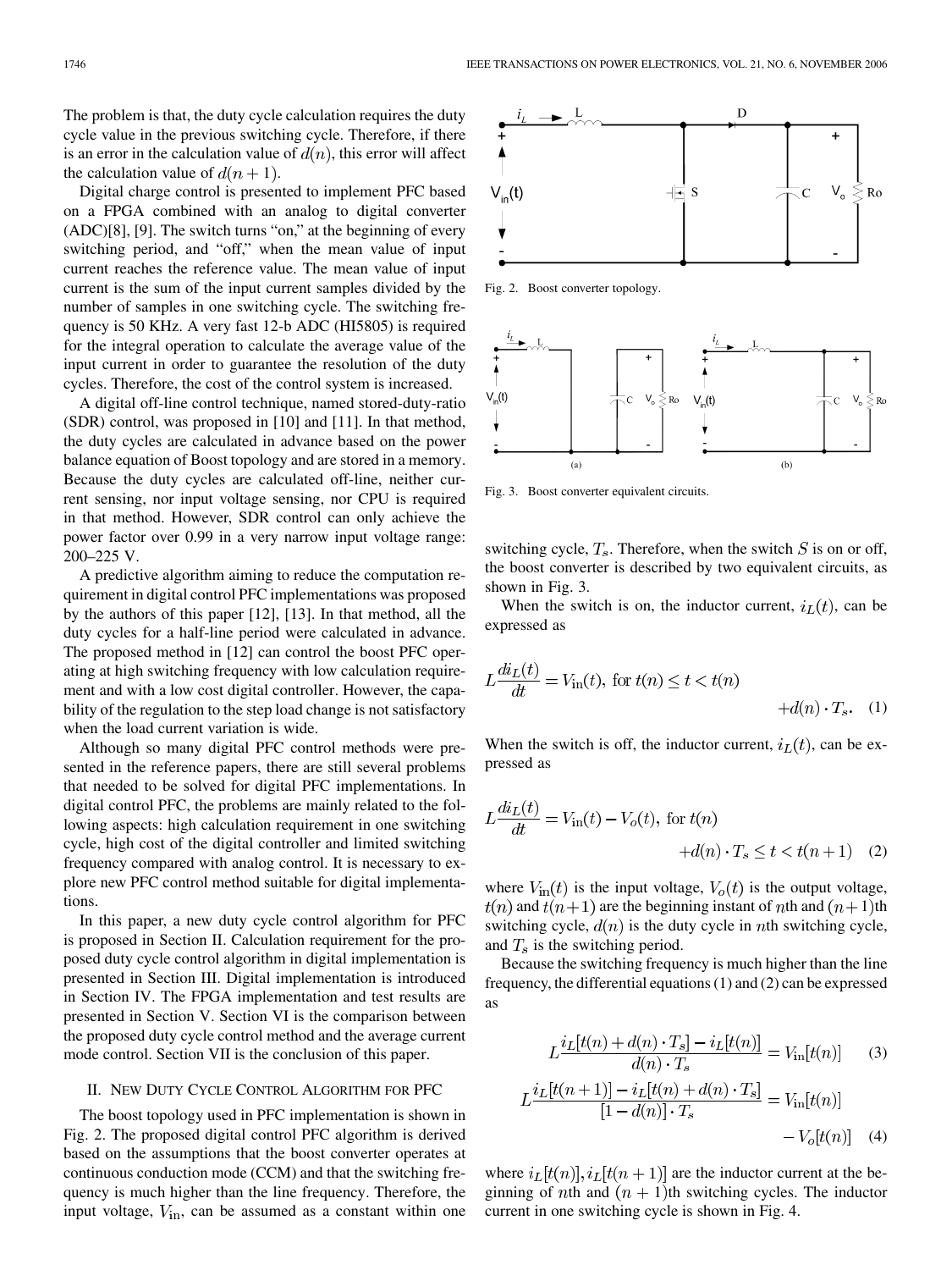

Fig. 4. Inductor current in one switching cycle.

The inductor current at the switching off instant,  $t(n) + d(n)T_s$ , can be derived from (3) as

$$
i_L[t(n) + d(n) \cdot T_s] = i_L[t(n)] + \frac{1}{L} \cdot V_{\text{in}}[t(n)] \cdot d(n) \cdot T_s.
$$
 (5)

The inductor current at the beginning instant of  $(n + 1)$ th switching cycle,  $t(n + 1)$ , can be derived from (4) as

$$
i_L[t(n+1)] = i_L[t(n) + d(n) \cdot T_s]
$$
  
+  $\frac{1}{L} \cdot \{V_{\text{in}}[t(n)] - V_o[t(n)]\} \cdot [1 - d(n)] \cdot T_s.$  (6)

Substituting (5) and (6), the inductor current at the beginning instant of  $(n+1)$ th switch cycle in terms of the inductor current at the beginning instant of  $n$ th switching cycle can be derived as

$$
i_L[t(n+1)] = i_L[t(n)] + \frac{1}{L} \cdot V_{\text{in}}[t(n)] \cdot T_s
$$

$$
-\frac{1}{L} \cdot V_o[t(n)] \cdot [1 - d(n)] \cdot T_s. \quad (7)
$$

The discrete form of (7) can be expressed as

$$
i_L(n+1) = i_L(n) + \frac{V_{\text{in}}(n) \cdot T_s}{L}
$$

$$
- \frac{V_o(n) \cdot [1 - d(n)] \cdot T_s}{L}.
$$
 (8)

The above equation indicates that the inductor current at the beginning of the next switching cycle is determined by the inductor current at the beginning of present switching cycle, the input voltage, the output voltage and the duty cycle for the present switching cycle.

Equation (8) can be rewritten as

$$
d(n) = \frac{L}{T_s} \frac{i_L(n+1) - i_L(n)}{V_o} + \frac{V_o - V_{\text{in}}(n)}{V_o}.
$$
 (9)

It is observed that the required duty cycle for the present switching cycle,  $d(n)$ , can be determined based on the boost circuit parameters, the output voltage, the input voltage and the required inductor current. Based on this observation, a new control method to achieve power factor correction can be derived.

It is noted that for a properly designed ac–dc converter with PFC,  $i_L(n+1)$  is forced to follow the reference current,  $i_{ref}(n+1)$ 1), which is a rectified sinusoidal waveform, as shown in Fig. 5.  $V<sub>o</sub>$  is controlled to follow the reference voltage,  $V<sub>ref</sub>$ . Substituting  $i_{\text{ref}}(n+1)$  and  $V_{\text{ref}}$  for  $i_L(n+1)$  and  $V_o$  in (9), respectively, the duty cycle can be derived as

$$
d(n) = \frac{L}{T_s} \frac{i_{\text{ref}}(n+1) - i_L(n)}{V_{\text{ref}}} + \frac{V_{\text{ref}} - V_{\text{in}}(n)}{V_{\text{ref}}}
$$
(10)

where  $i_L(n)$  is the sensed inductor current at the beginning of the switching cycle.

It is noted that the duty cycle generated by (10) will force the actual inductor current at the beginning of next switching cycle to follow the reference current. The difference between the reference current and the average inductor current will not impact the total harmonic distortion. Therefore, unity power factor can be achieved for the boost converter.

It is noted that there are two components in (10), expressed as

$$
d(n) = d_1(n) + d_2(n). \tag{11}
$$

The first component in (11),  $d_1(n)$ , expressed as

$$
d_1(n) = \frac{\left[i_{\text{ref}}(n+1) - i_L(n)\right] \cdot \frac{L}{T_s}}{V_{\text{ref}}}
$$
(12)

is defined as the current term. Under the steady state, the inductor current,  $i_L(n+1)$ , follows the reference current,  $i_{\text{ref}}(n+1)$ 1), at the end of that switching cycle. The reference current is determined as

$$
i_{\text{ref}}(n+1) = k_{\text{PID}} \cdot |\sin[\omega_{\text{line}} \cdot t(n+1)]|.
$$
 (13)

 $k_{\text{PID}}$  is the peak value of the reference current, which is the output of voltage loop regulator.  $|\sin(\omega_{\text{line}} \cdot t(n+1))|$  is the rectified line frequency sinusoidal waveform. It can be implemented by a look-up table in digital implementation or a resistor divider from the rectified input voltage.

Under transient state, if the load current is increased, the output voltage is reduced. The error between the reference voltage and the feedback voltage is increased. Then, the output of the voltage loop PID regulator,  $K_{\text{pid}}$ , is increased. Hence, the reference current is increased, which results in the current term,  $d_1$ , being increased. Eventually, the duty cycle is increased to force the output voltage to follow the reference voltage again. If the load current is decreased, the opposite process occurs. Therefore,  $d_1(n)$  guarantees the output voltage to be regulated to follow the reference voltage under the transient state of load change.

The second component in (10),  $d_2(n)$ , expressed as

$$
d_2(n) = 1 - \frac{V_{\text{in}}(n)}{V_{\text{ref}}}
$$
 (14)

is determined by the input and output voltage equilibrium of boost topology. Therefore,  $d_2$  is defined as the voltage term. In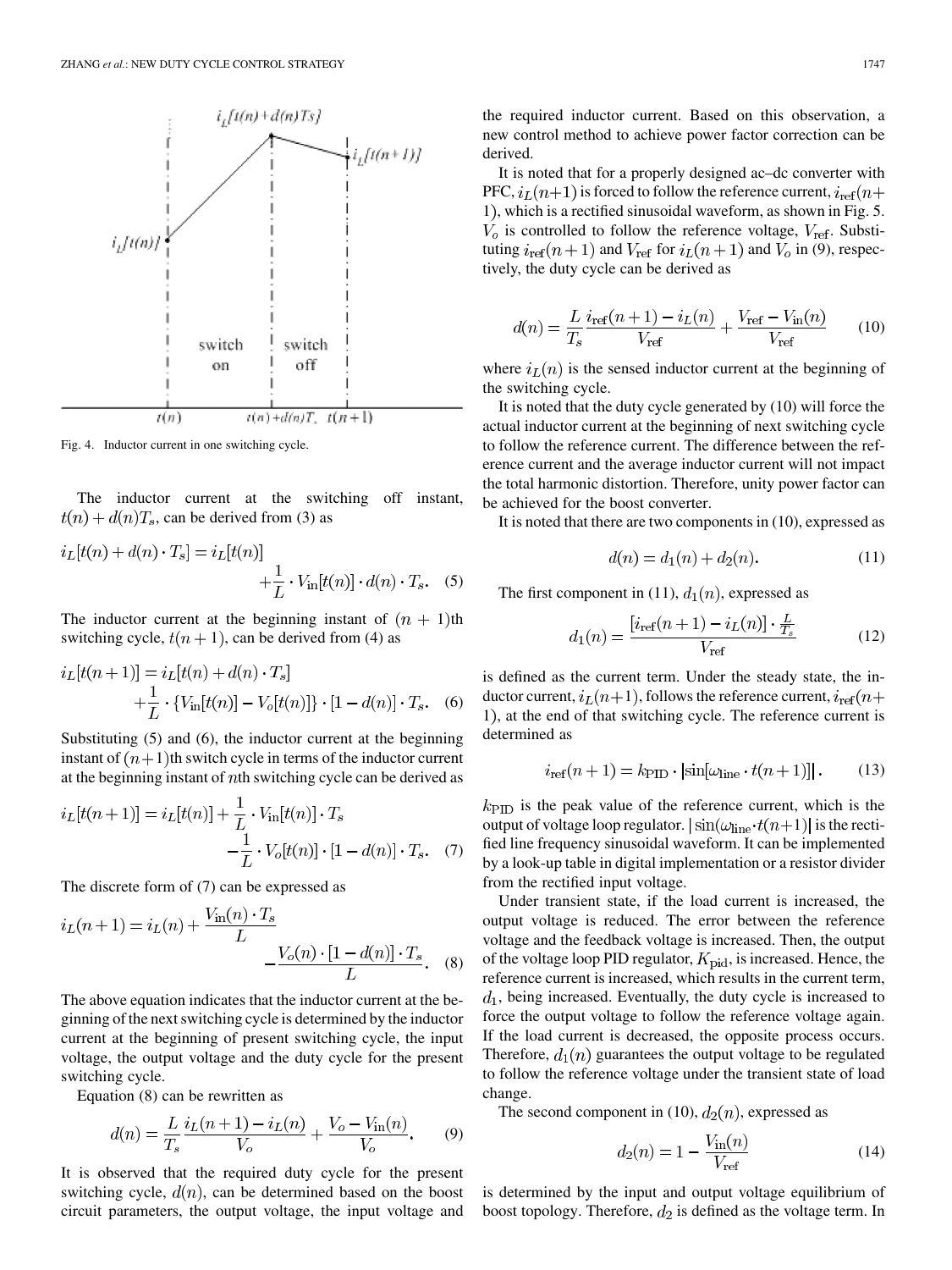

Fig. 5. Inductor current controlled by the calculated duty cycles.

(14),  $V_{\text{in}}(n)$  is the instantaneous input voltage value sensed by the input voltage feed-forward. It is observed from (14) that, if the input voltage is increased under the transient state,  $d_2(n)$ is decreased instantaneously. Therefore, the duty cycle is decreased without delay to regulate the output voltage for input voltage change.

Substitute (13) into (10), the proposed PFC control algorithm can be expressed as

$$
d(n) = \frac{k_{\text{PID}} \cdot |\sin[\omega_{\text{line}} \cdot t(n+1)]| - i_L(n)}{K_c} + \frac{V_{\text{ref}} - V_{\text{in}}(n)}{V_{\text{ref}}}
$$
(15)

where  $K_c = T_s \cdot V_{\text{ref}}/L$  is a constant. It can be used to simplify the proposed PFC control algorithm in the implementation.

The duty cycle in (10),  $d(n)$ , is generated based on: 1) the actual inductor current,  $i_L(n)$ , which is sensed at the beginning of the present switching cycle,  $t(n)$  and 2) the desired inductor current,  $i_{ref}(n+1)$ , which is the reference current value at the beginning of the next switching cycle,  $t(n + 1)$ . The inductor current is controlled by  $d(n)$  to follow the reference current. At  $t(n + 1)$ , the inductor current  $i_l(n + 1)$  may not be exactly the same as, but very close to, the reference current  $i_{ref}(n+1)$ . Because the reference current is sinusoidal, the actual inductor current will also be sinusoidal to achieve unity power factor.

The block diagram of the proposed duty cycle control for PFC implementation is shown in Fig. 6. In the figure, the voltage term block implements the calculation of (14) and the current term block implements the calculation of (12). It is observed that, the voltage term and the current term can be calculated in parallel. With this duty cycle control algorithm, (15), the inductor current of the Boost converter will follow the reference current and the output voltage of the Boost converter will follow the reference voltage.



Fig. 6. Diagram of the proposed duty cycle control algorithm.

# III. CALCULATION REQUIREMENT FOR THE PROPOSED DUTY CYCLE CONTROL

In the digital implementation of the proposed duty cycle calculation algorithm, (15) can be simplified as

$$
d(n) = \frac{k_{\text{PID}} \cdot |\sin[\omega_{\text{line}} \cdot t(n+1)]| - i_L(n)}{K_c} + 1 - \frac{V_{\text{in}}(n)}{V_{\text{ref}}}
$$
(16)

where  $K_c$  and  $V_{ref}$  are constants. It is observed from (16), that only one multiplication and three additions (or subtractions) are required in order to implement the proposed duty cycle control algorithm. Therefore, the digital implementation of the proposed PFC control algorithm is very simple. A low cost DSP, microprocessor, FPGA or an ASIC can be used to implement PFC operating at high switching frequency because of its low calculation requirement.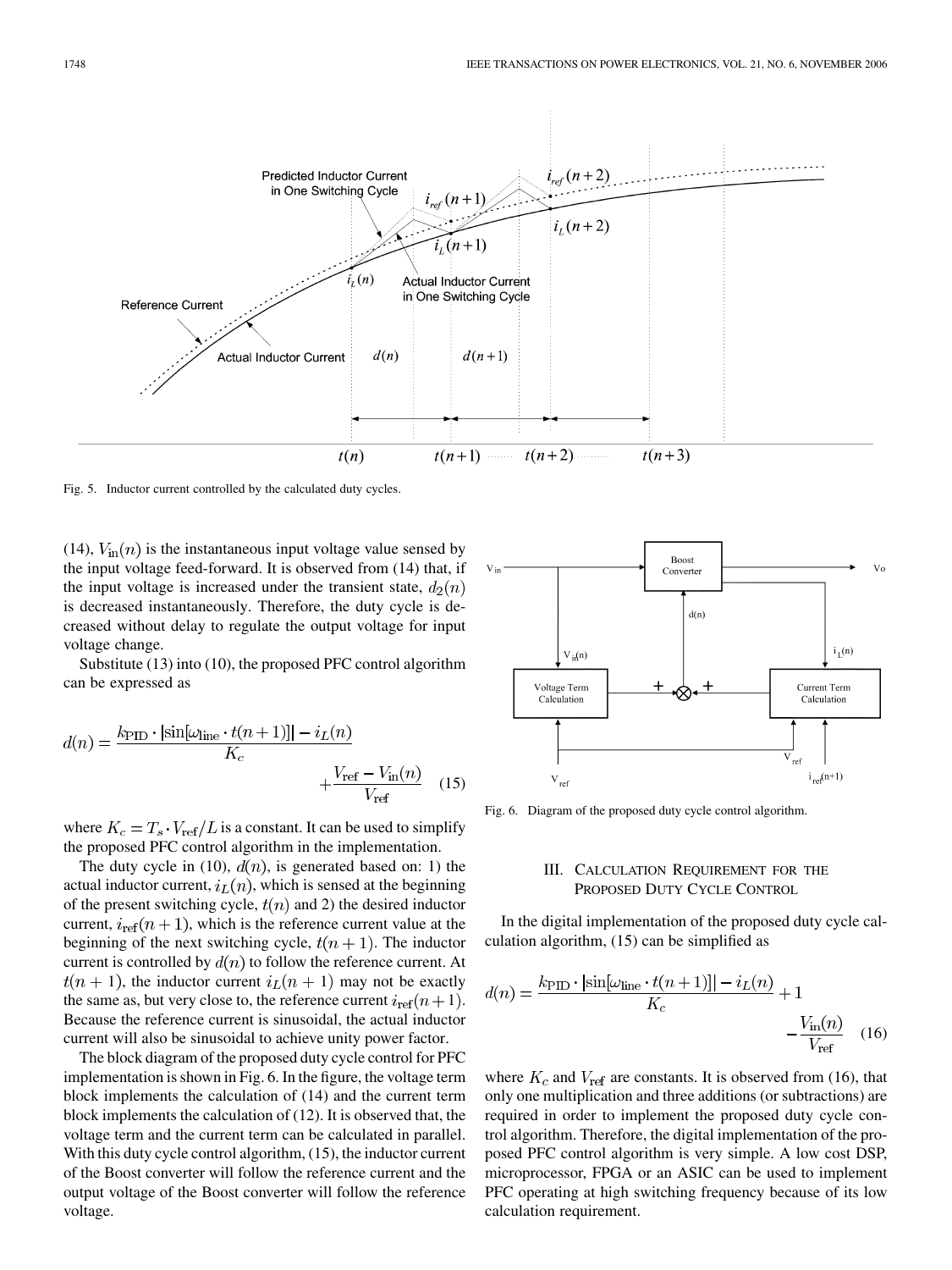

Fig. 7. Diagram of digital implementation of proposed duty cycle control.

#### IV. DIGITAL IMPLEMENTATION

The block diagram of the digital controlled boost PFC based on the duty cycle control algorithm is shown in Fig. 7. The zero cross detector and sine wave look-up table are used to generate a rectified sinusoidal waveform with unity peak value. The output of the sinusoidal waveform look-up table is multiplied by the output of the voltage loop regulator,  $K_{\text{pid}}$ . The output of the multiplier is a rectified sinusoidal waveform, with peak value determined by the output of voltage loop regulator,  $K_{\text{pid}}$ , and the waveform shape determined by the look-up table. It serves as the reference value for the inductor current. The duty cycle is calculated by the proposed duty cycle control algorithm based on the input voltage, reference voltage, inductor current and reference current. The output of the digital control system is the gate signal for the switch,  $S$ .

#### V. EXPERIMENTAL RESULTS OF FPGA IMPLEMENTATION

The proposed control method was verified by both DSP and FPGA implementation. The experimental results of DSP implementation were presented in [14]. In order to demonstrate that the proposed control strategy can be implemented by an ASIC with much lower gate counts and simpler configuration, an FPGA implementation of the proposed control method is also presented, as well as experimental results, in this paper. The experimental results illustrate that low THD is achieved under both steady state and transient conditions. The FPGA's clock frequency is 50 MHz and the switching frequency is 400 KHz.

The block diagram of FPGA implementation for the proposed duty cycle control PFC is shown in Fig. 8. The input voltage, inductor current and output voltage are sensed and sent to the A/D converters via operating amplifiers (OpAmp). A 10-b A/D converter, AD 9215, is used in the designed system. The typical input signal range of AD9215 is 2 V (peak to peak value). Hence, the input range for unipolar signal is 1 V. The FPGA is Xlinx Spartan IIE XC2S200E. The clock frequency is 50 MHz.



Fig. 8. Block diagram of FPGA implementation.



Fig. 9. VHDL implementation diagram.

The PWM signal with the calculated duty cycle is sent to the switch through a gate drive circuit.

The VHDL implementation of the proposed duty cycle control in FPGA is shown in Fig. 9. The architecture II for current term calculation and architecture III for voltage term calculation are processed in parallel concurrently. In the prototype, the 50-MHz FPGA chip was used to implement the proposed control method to achieve 400-kHz switching frequency in ac–dc converter with PFC. Only about 15 000 gates are used in the FPGA. This means that a mixed signal ASIC solution based on the proposed duty cycle control can achieve higher switching frequency with lower cost, than the other digital solutions.

The operating parameters for the prototype of FPGA implementation are chosen as following: rated input voltage  $V_{\text{in}} =$ 55 V(RMS), output voltage  $V_{\text{out}} = 100$  V, rated output power  $P_{\text{load}} = 300$  W, switching frequency  $f_{\text{sw}} = 400$  kHz and line frequency  $f_{\text{line}} = 60$  Hz. The Boost inductor value is 100  $\mu$ H and the output capacitor is 1100  $\mu$ F. The experimental results are presented in the following subsections.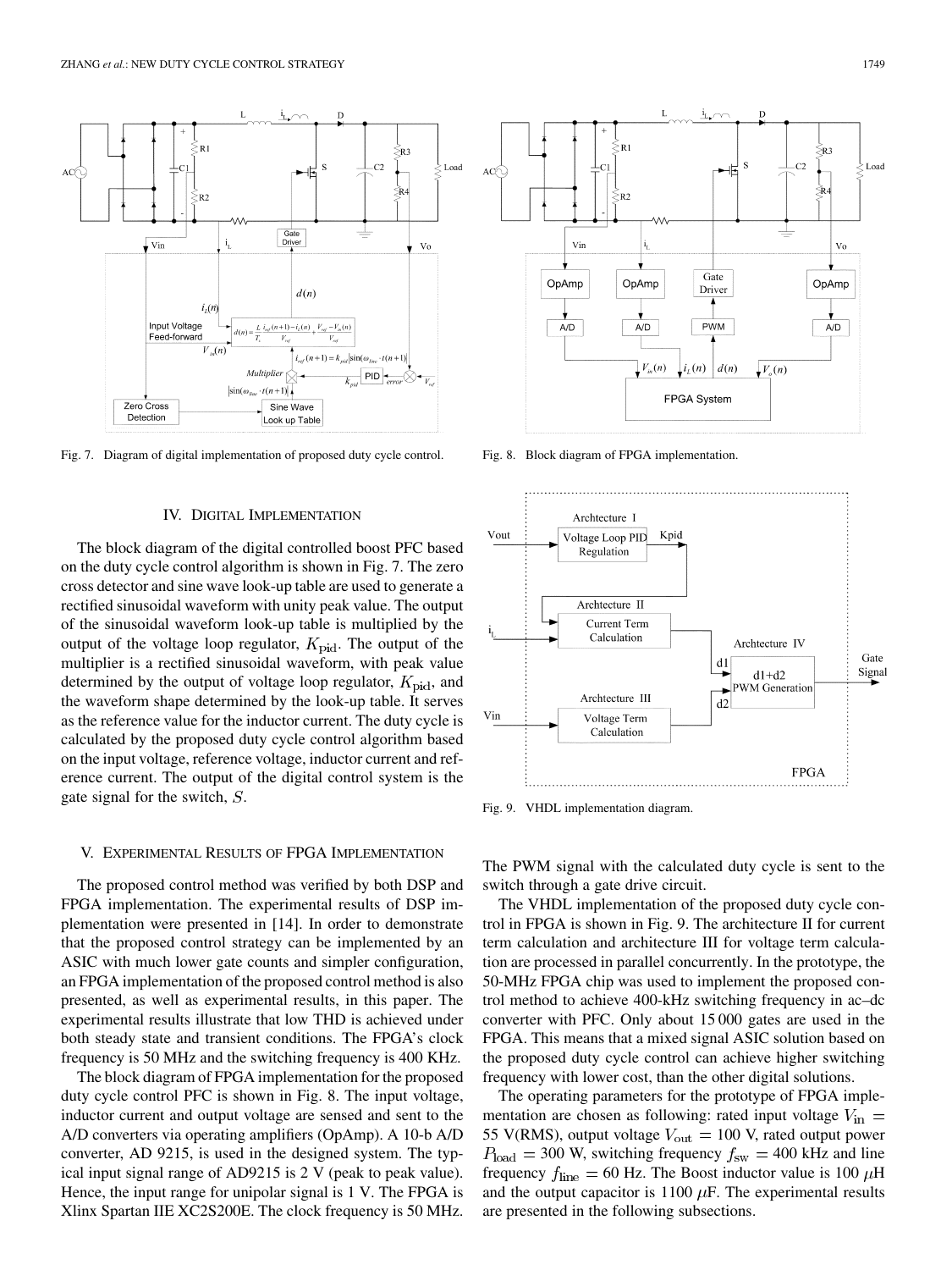

Fig. 10. Input voltage and current waveforms;  $I_o = 3$  A,  $L = 100 \mu$ H, THD=4.7%, PF=0.999, Voltage: 20 V/div, Current: 4 A/div.



Fig. 11. Input voltage and current waveforms;  $I_o = 2$  A,  $L = 100 \mu$ H, THD=7.3%, PF=0.997, Voltage: 20 V/div, Current: 4 A/div.

## *A. Test Results Under Steady State Condition*

The input current and voltage waveforms for the full load  $(I<sub>o</sub> = 3 A)$  under the steady state are shown in Fig. 10. The power factor under this condition is 0.999 and THD is 4.7%. The input current and voltage waveforms for the load current,  $I_0 =$ 2 A, is shown in Fig. 11. The power factor under this condition is 0.997 and THD is 7.3%. The input current and voltage waveforms for the load current,  $I_0 = 1$  A, is shown in Fig. 12. The power factor under this condition is 0.990 and THD is 14.5%.

Test results show that the proposed PFC control method can achieve near unity power factor under the steady state with a 100- $\mu$ H inductor. The input current waveform for the load current,  $I_0 = 1$  A, has some distortion in the zero crossing region. This is because there is no enough noise margin in the sensed



Fig. 12. Input voltage and current waveforms;  $I_o = 1$  A,  $L = 100 \mu$ H, THD=14.5%, PF=0.990, Voltage: 20 V/div, Current: 4 A/div.



Fig. 13. Input current waveform for distorted input voltage; input current THD=4.9%, Voltage: 20 V/div, Current: 4 A/div.

inductor current under low load condition in this prototype. This can be improved by a proper design of the current sense circuit before the A/D converter.

## *B. Test Results Under Distorted Input Voltage*

In the digital implementation of the proposed PFC control strategy based on a look-up table, the input current will remain sinusoidal even when the input voltage is distorted. The input current waveforms under the distorted input voltage condition are shown in Fig. 13. In the test, the input voltage is 55 V and clipped at 85% peak value. Under this condition, the measured THD of input current is 4.9% and the power factor is 0.999. Test results show that sinusoidal input current waveform can be achieved under non-sinusoidal input voltage condition.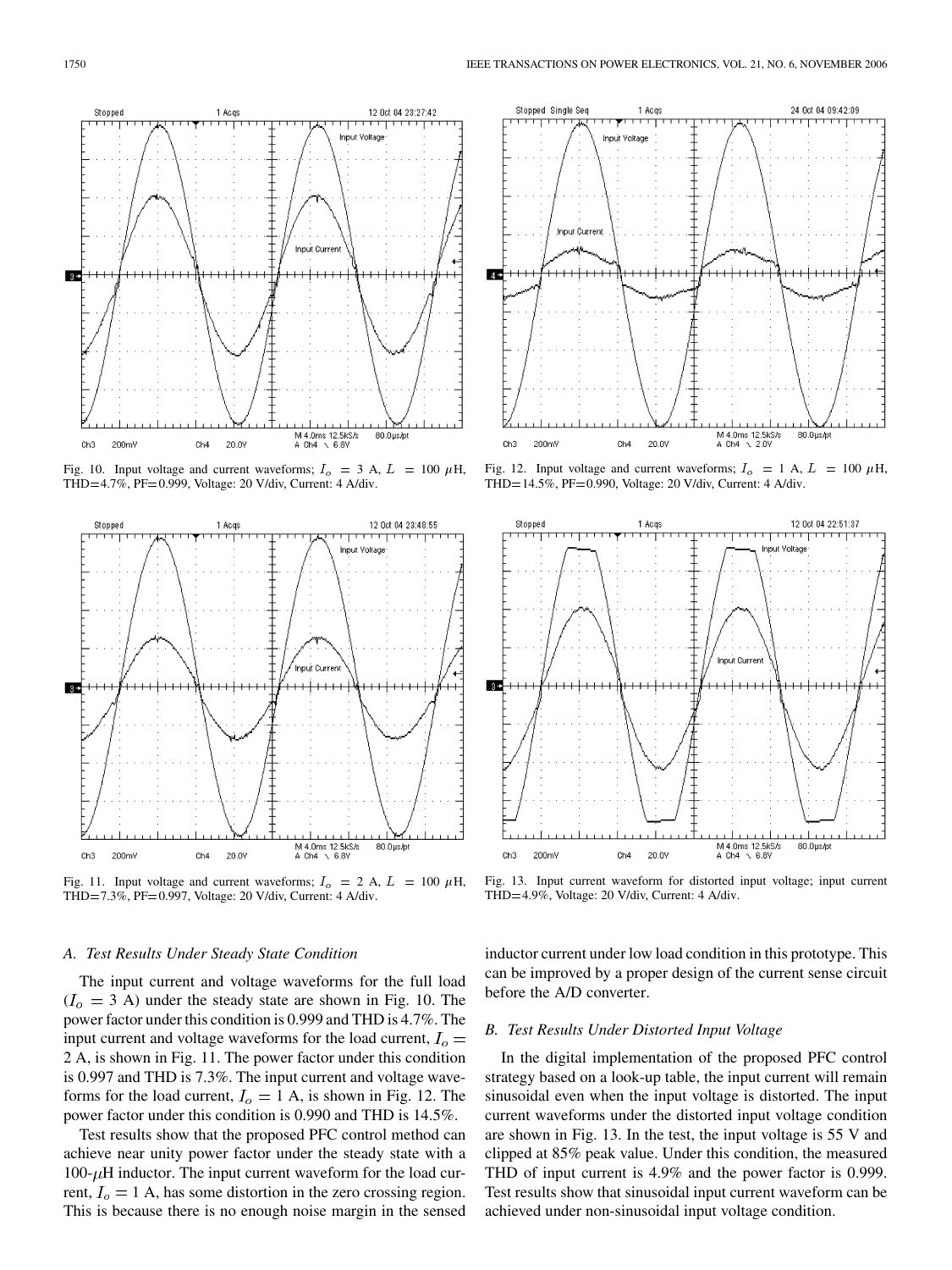

Fig. 14. Input current & output voltage for step input voltage change;  $V_{\text{in}}$ changed from 55 to 65 V, output voltage overshoot: 1 V, Input voltage: 50 V/div, Output voltage: 20 V/div, Current: 10 A/div.



Fig. 15. Input current & output voltage for step input voltage change;  $V_{\text{in}}$ changed from 65 to 55 V, output voltage drop: 1 V, Input voltage: 50 V/div, Output voltage: 20 V/div, Current: 10 A/div.

## *C. Test Results Under Transient State*

The dynamic performance under the transient state for step input voltage change is shown in Figs. 14 and 15, respectively. When the input voltage is changed from 55 to 65 V as shown in Fig. 14, the output voltage overshoot in the transient state is about 1 V. When the input voltage is reduced from 65 to 55 V as shown in Fig. 15, the output voltage drop in the transient state is about 1 V. It is noted that the input current still maintains sinusoidal waveform during the transient period.

The transient responses when the load current is changed from 2 to 3 A and from 3 to 2 A are shown in Figs. 16 and 17, respectively. Again, the input current can maintain sinusoidal waveform during the load transient condition.



Fig. 16. Input current & output voltage waveforms in load transient state;  $I_0$ changed from 2 to 3 A, output voltage drop 2.3 V, Input voltage: 50 V/div, Output voltage: 20 V/div, Current: 10 A/div.



Fig. 17. Input current output voltage waveforms in load transient state;  $I<sub>o</sub>$ changed from 3 to 2 A, output voltage overshoot 2.5 V, Input voltage: 50 V/div, Output voltage: 20 V/div, Current: 10 A/div.

# VI. COMPARISON BETWEEN PROPOSED DUTY CYCLE CONTROL AND CONVENTIONAL AVERAGE CURRENT MODE CONTROL

A typical digital implementation of conventional average current mode control for PFC is shown in Fig. 1. In Fig. 1, the output voltage regulation is achieved by the outer loop. The average current mode control is implemented by the inner current loop. The current reference is derived from the output of voltage loop, the rectified input voltage signal and the inverse of the input voltage RMS square. Under the steady state, the output voltage follows the reference voltage and the input current follows the reference current, which is sinusoidal waveform if there is no distortion in the input voltage.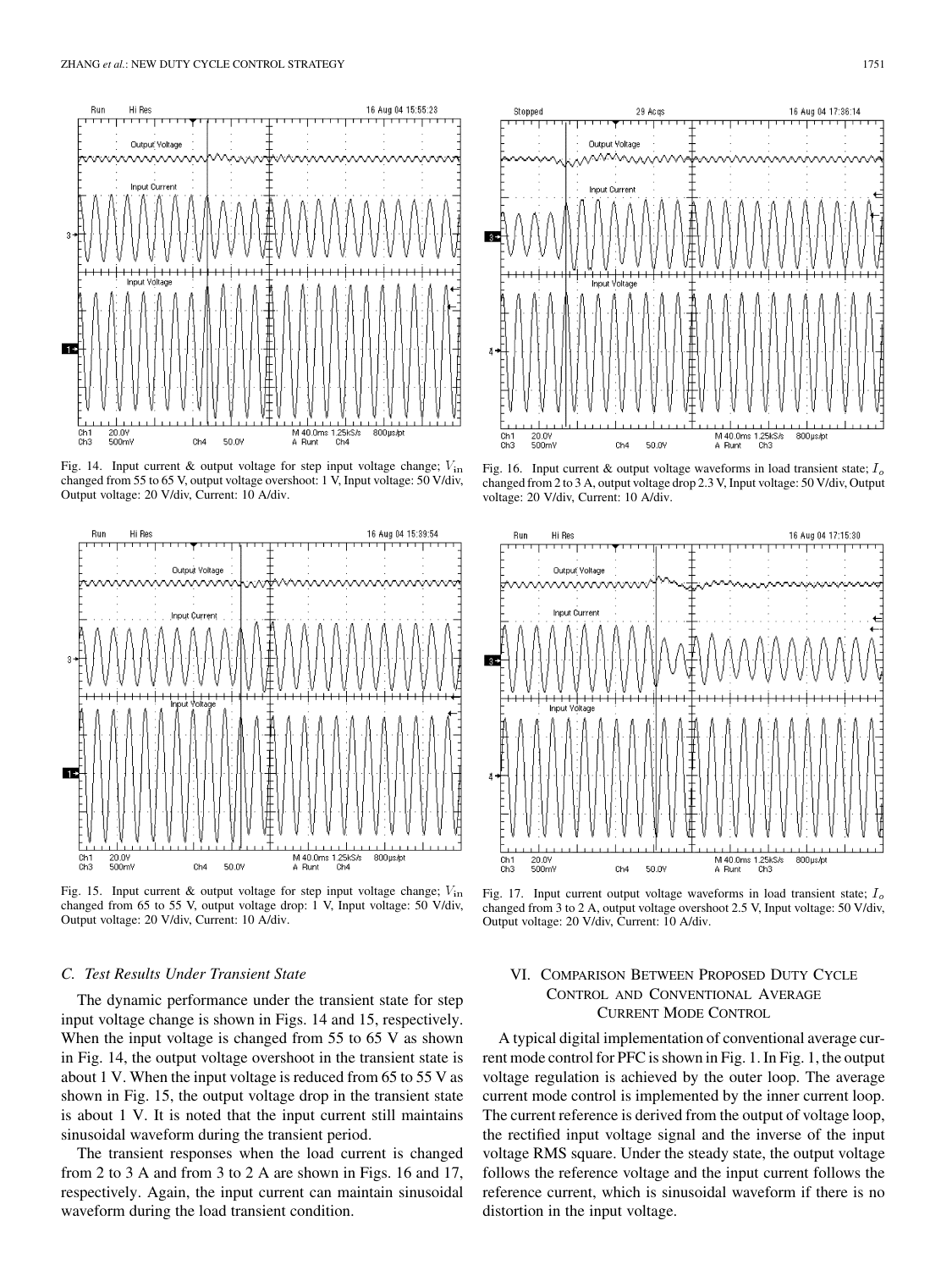Under load current transient state, if the load is increased, the output voltage is dropped. The error between the reference voltage and the feedback voltage is increased. Then, the output of voltage loop PID regulator is increased. Hence, the reference current is increased. After current loop regulation, the duty cycle is increased to force the output voltage to follow the reference voltage again. If load is decreased, the opposite process occurs. Under input voltage transient state, if the input voltage is increased, the output voltage is increased instantaneously. The RMS value and RMS square of the input voltage is increased after a time delay due to the filter in the implementation. Then the reference current is decreased. After current loop regulation, the duty cycle is decreased to force the output voltage decrease and follow the reference voltage again. If the input voltage decreased, the opposite process occurs.

The digital implementation of duty cycle control for PFC is shown in Fig. 7. In Fig. 7, the output voltage is regulated by outer loop, which is the same as average current mode control. The duty cycle control is implemented inside of the voltage loop. Different from the average current mode control, the proposed duty cycle control does not need division operation and the second PID regulator for current regulation. Actually, only one multiplication is needed to produce the current reference. Under the steady state, the output voltage follows the reference voltage and the input current follows the reference current, which is a sinusoidal waveform.

Under load transient state, if the load is increased, the output voltage is dropped. The error between the reference voltage and the feedback voltage is increased. Then, the output of voltage loop PID regulator,  $K_{\text{pid}}$ , is increased. Hence, the reference current is increased, which results in that the duty cycle is increased. Therefore, the output voltage is forced to follow the reference voltage again. If load is decreased, the opposite process occurs.

Under the input transient state, if the input voltage is increased, duty cycle is decreased instantaneously, according to control strategy (16), with no time delay to regulate the output voltage to follow the reference voltage. This is different from the input transient state based on average current mode control, in which there is time delay from the input voltage change to the duty cycle change. Therefore, the proposed duty cycle control can achieve better dynamic performance for input change transient than average current mode control. If the input voltage decreased, the opposite process occurs. This can be observed from the experimental measurement shown in Figs. 14 and 15.

The performance comparison between proposed duty cycle control method and conventional average current mode control is summarized in Table I. First, both proposed duty cycle control method and average current mode control can achieve near unity power factor under the steady state with sinusoidal input voltage. Second, the advantage of proposed duty cycle control method with look-up table is that it can achieve sinusoidal input current waveform even under distorted input voltage condition. Third, the proposed duty cycle control method and the average current mode control can achieve the same dynamic performance of output voltage to load current change. However, the proposed duty cycle control method can achieve faster dynamic performance of output voltage to input change than the average current mode control.

TABLE I PERFORMANCE COMPARISON BETWEEN THE PROPOSED DUTY CYCLE CONTROL AND CURRENT MODE CONTROL

|                                    | Proposed Duty Cycle Control | Average Current Mode Control |
|------------------------------------|-----------------------------|------------------------------|
| Steady State with Sinusoidal Input | Sinusoidal Input Current    | Sinusoidal Input Current     |
| Steady State with Distorted Input  | Sinusoidal Input Current    | Distorted Input Current      |
| Dynamic Response for Load Change   | Same                        | Same                         |
| Dynamic Response for Input Change  | Faster than Average Current | Slower than proposed Duty    |
|                                    | Mode Control                | Cycle Control                |

In FPGA implementations, about 43 100 gates are required to implement the average current mode control and about 15 500 gates are required to implement the proposed duty cycle control. Therefore, the gates required for duty cycle control is much less than the gates required for average current mode control. It is expected that the cost of the ASIC implementation based on the proposed duty cycle control is lower than that based on average current mode control.

#### VII. CONCLUSION

A new duty cycle control strategy for the boost PFC implementation is proposed in this paper. The duty cycle is determined by a control algorithm based on the input voltage, reference output voltage, inductor current, and reference current. The proposed duty cycle control method requires only one multiplication and three additions (subtractions) operations for digital implementation, so that the proposed PFC control method can be implemented by a low cost DSP, FPGA, or an ASIC to achieve a high switching frequency. The proposed duty cycle control is simpler than the average current mode control for digital PFC implementation.

A prototype of FPGA implementations was built to verify the proposed duty cycle control. The switching frequency of FPGA control Boost PFC is 400 kHz. Test results show that the proposed method can achieve unity power factor under both the steady and transient states. The digital PFC implementation based on duty cycle control offers the following advantages: 1) high switching frequency, 2) low calculation requirement, and 3) low cost digital implementation. Therefore, the proposed duty cycle control strategy has great potential in next generation of high switching frequency PFC implementations.

#### **REFERENCES**

- [1] M. Fu and Q. Chen, "A DSP base controller for power factor correction in a rectifier circuit," in *Proc. IEEE Appl. Power Electron. Conf.*, 2001, pp. 144–149.
- [2] J. Zhou and Z. Qian, "Novel sampling algorithm for DSP controlled 2 Kw PFC converter," *IEEE Trans. Power Electron.*, vol. 16, no. 2, pp. 217–222, Mar. 2001.
- [3] S. Buso and P. Mattavelli, "Simple digital control improving dynamic performance of power factor pre-regulators," *IEEE Trans. Power Electron.*, vol. 13, no. 5, pp. 814–823, Sep. 1998.
- [4] A. Prodic, D. Maksimovic, and R. W. Erikson, "Dead-zone digital controller for improved dynamic response of power factor correction," in *Proc. IEEE Appl. Power Electron. Conf.*, 2003, pp. 382–388.
- [5] S. Bibian and H. Jin, "Digital control with improved performance for boost power factor correction circuits," in *Proc. Appl. Power Electron. Conf.*, 2001, pp. 137–143.
- [6] S. Bibian and H. Jin, "High performance predictive dead-beat digital controller for DC power," in *Proc. Appl. Power Electron. Conf.*, 2001, pp. 67–73.
- [7] J. Chen, A. Prodic, R. W. Erickson, and D. Maksimovic, "Predictive digital current programmed control," *IEEE Trans. Power Electron.*, vol. 18, no. 1, pp. 411–419, Jan. 2003.